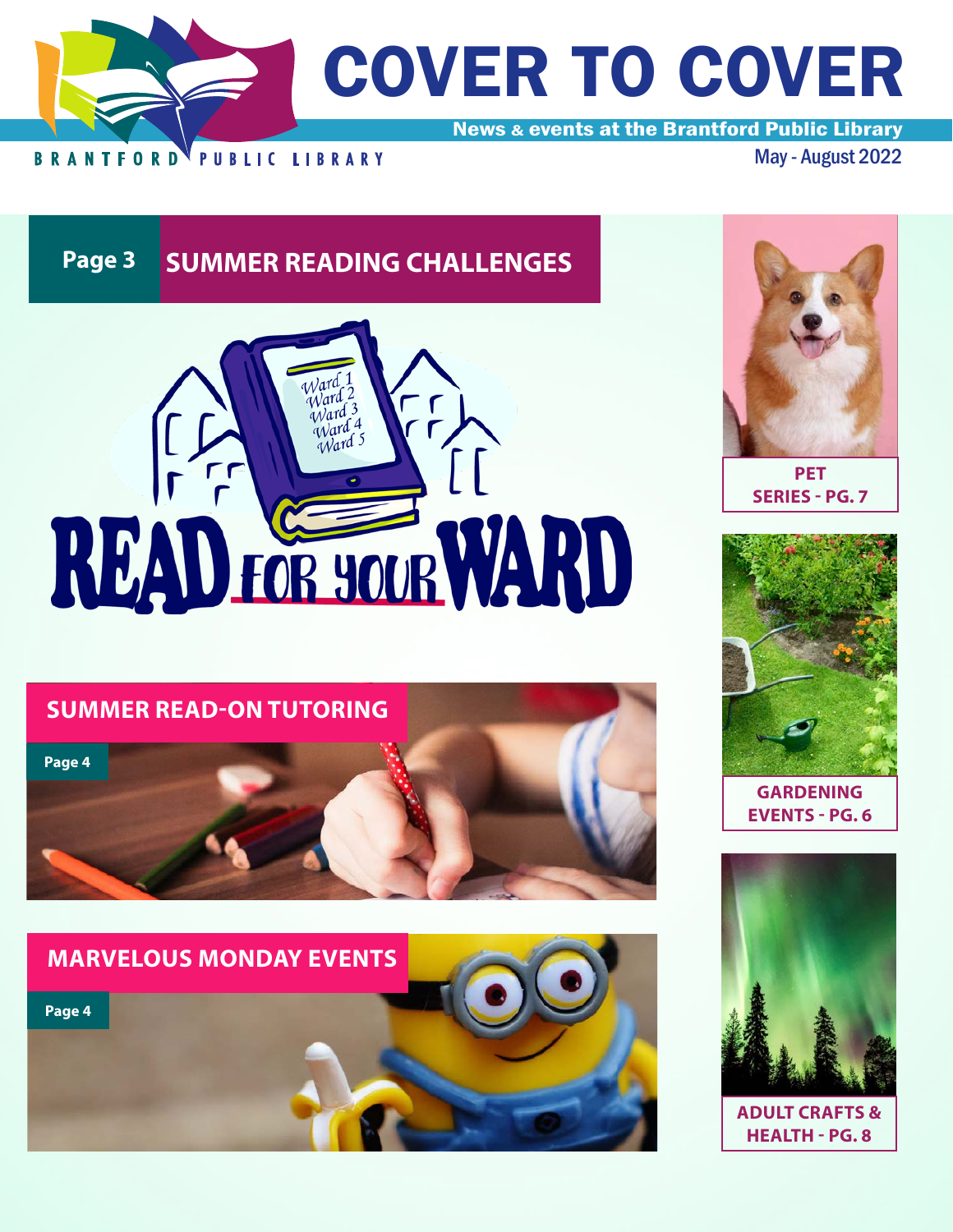# Library Closures

Friday, July 1 Monday, August 1 Monday, September 6

# **Updates from YOUR LIBRARY**

# **PARKS PASSES**

Our Parks Passes are back!

Library members can borrow day-passes to both Ontario Parks and Grand River Conservation Authority Parks.

The passes for both park systems are available at both the St. Paul and Main Branch on a first-come-first-served basis. People cannot reserve the passes in advance.



Discover Local Contes

This is a great opporutnity to get out and explore area parks!

# **DISCOVER LOCAL DRAWS**

We continue to support local businesses as our community navigates the impact of COVID-19.

To support local businesses, we are holding draws every month where Library members can win great prizes.

Anyone who joins the Library or uses their membership throughout each month is automatically entered into the monthly draw.

Here are the upcoming prizes. The more you use the Library, the better your chances of winning!

April: A prize from Le Chocolat du Savoie

May: A \$25 gift card from Nicol Florist

June: A \$25 gift certificate to Seventh Coffee Company

# **NEW LINKEDIN LEARNING COURSES**

Our LinkedIn Learning online video tutorial database has added dozens of new courses that you can watch for free with your Library membership.

These courses are available online 24/7 and range from beginner to advance. Practice files are also provided.

New courses are available in the following areas:

- Photography and video
- Front-end web development
- Art and design
- Marketing
- Leadership and management

brantfordlibrary.ca/LinkedInLearning



# **Brantford** Public Library Board Members

Marion McGeein - Chair Caroline Freibauer - Vice Chair Josie Heath Lindsay Morris Matt Reniers Karen Towler Councillor John Utley Councillor Joshua Wall Gladys Woodburn

# Accessibility Statement

Accessible formats of this document are available free upon request.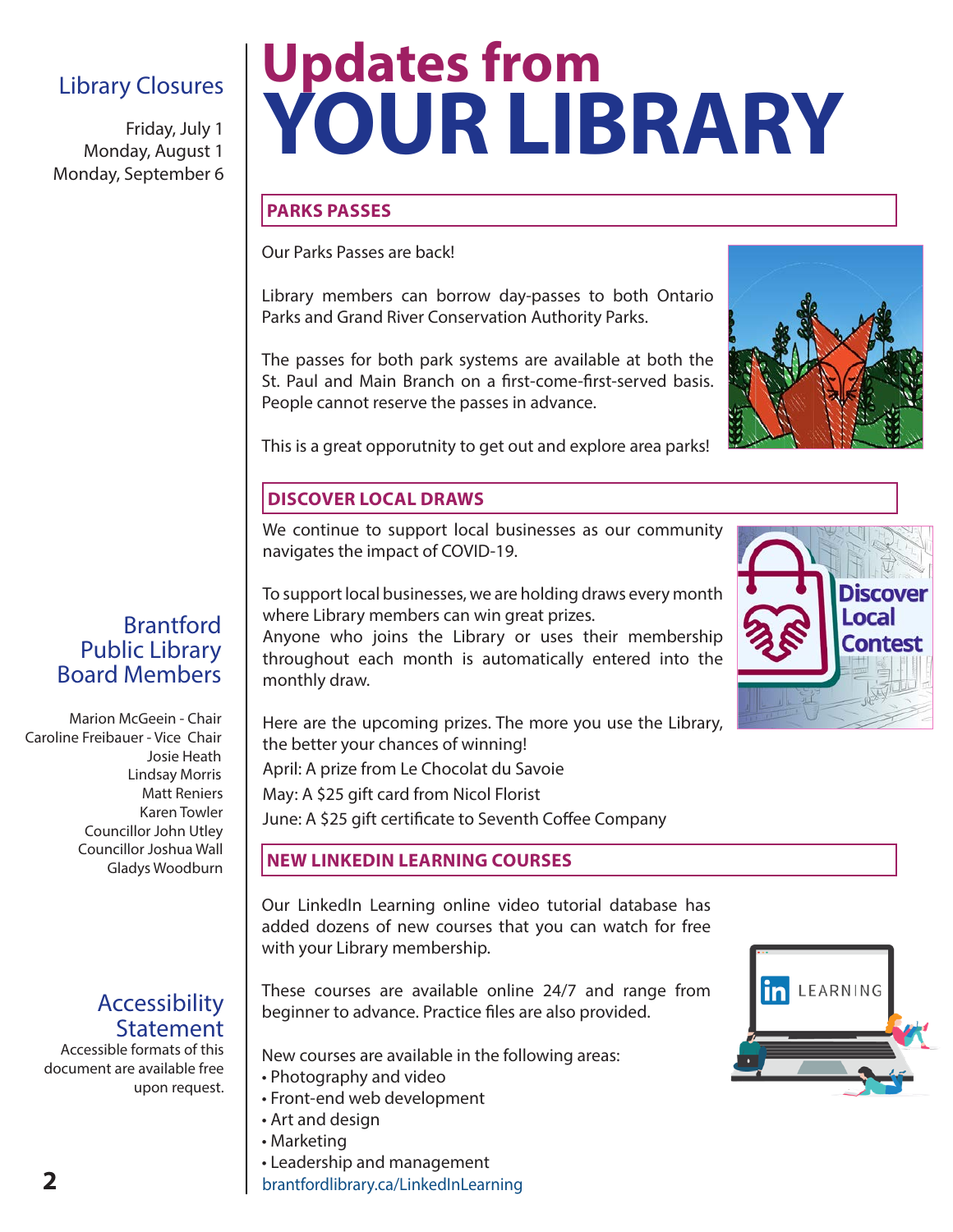

# **Calling all Brantford!**

Which ward in Brantford will read the most this summer?

For the first-time ever, our annual summer reading clubs and contests will be joined by a community-wide reading challenge called "Read for Your Ward."

We're pitting ward against ward to see which area of Brantford can read the most this summer.

There will be great prizes up for grabs for various age groups (like previous years). Plus, there will be extra prizes available for people living in wards that are leading throughout the summer. A special event will be held for people living in the ward that reads the most!

Age categories:

- 0-12 TD Summer Reading Club
- 13-17 Teen Summer Reading Contest
- 18+ Adult Summer Reading Contest

From **July 4 to August 26**, people can submit their reading by:

- Visiting a Library Branch and reporting to Library staff
- Submitting a ballot in the Library
- Submitting an online form through our website
- Reporting through our ReadSquared app

# **Visit brantfordlibrary.ca/summerreading**

# **GET A READ FOR YOUR WARD LAWN SIGN**

We have printed a limited number of Read for Your Ward lawn signs you can display on your property to inspire your neighbours to get involved.

These signs are availble on a first-come-first-served basis in late June. Limit one per household. Watch our Facebook page for details on when they are available.



TD

**Club**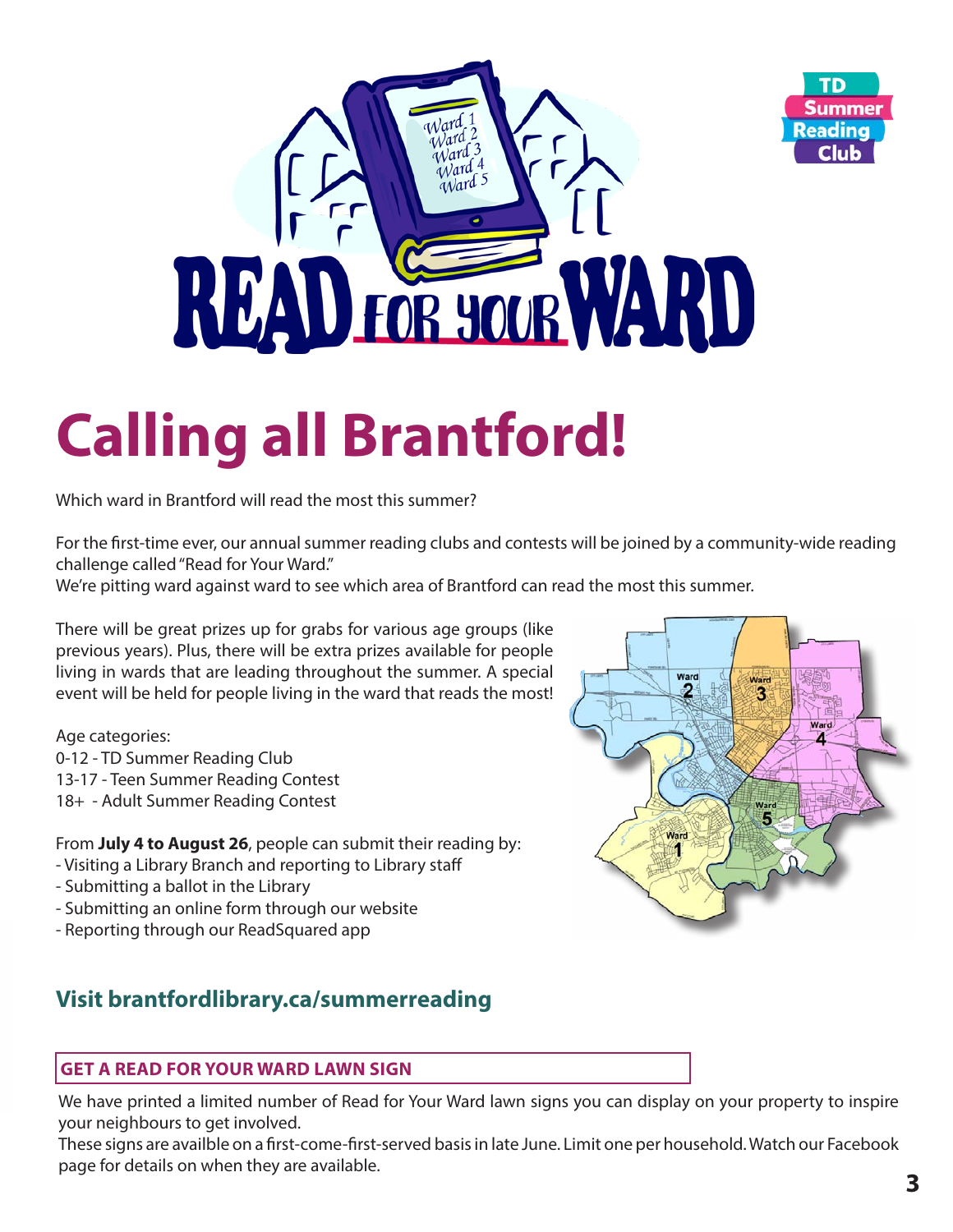# **Children's Events**

**Check program listings for locations, times and registration info. Program registration opens Tuesday, April 19 online, in person and by calling 519-756-2220 ext. 5 (Summer Read On Tutoring and Summer Reading Challenges excepted)**



Boost your child's literacy, math and French skills with one-on-one tutoring! We have multiple two-week sessions in July and August for kids entering grades 2 to 6 in September.

Tutoring sessions will be held at the Main Branch (Mon- Fri) and the St Paul Branch (Tues - Sat) in these blocks:

1) July 4 – 16

2) July 18 – 30

- 3) August 2 13 (no session Monday, August 1)
- 4) August 15 27



While tutors are specially trained and have experience working with children, tutors are not qualified to work with children with special needs.

**Online registration opens Saturday, June 4 at 9:30 a.m.**

Visit www.brantfordlibrary.ca/summertutoring

# **Marvelous children's events every Monday!**

On Mondays in July and August, we'll host a live performer, author, artist, or guest speaker at our Main Branch that kids and families will love! Registration is not required. All events run from 2:30 - 4 p.m.

| <b>Date</b>      | <b>Performer</b>                                                                                                 |
|------------------|------------------------------------------------------------------------------------------------------------------|
| July 4           | Summer Reading Kick-off!<br>Featuring live music by a one-man steel drum band.                                   |
| July 11          | Presentation by Nadia L. Hohn, award-winning local children's author                                             |
| July 18          | Nature's Ninjas, an amazing touring exhibit featuring live animals presented by Little Ray's Nature<br>Centre    |
| July 25          | Christmas in July, a dance party                                                                                 |
| <b>August 8</b>  | Minion Monday! featuring a meet and greet with Minion characters, games, activities, and face /<br>hand painting |
| <b>August 15</b> | Magic Show by Lucas Wilson, Canada's ONLY FOUR TIME Guinness World Record holding Illusionist!                   |
| <b>August 22</b> | Orbax and Pepper Do Science, a LOUD, MESSY and WEIRD science show                                                |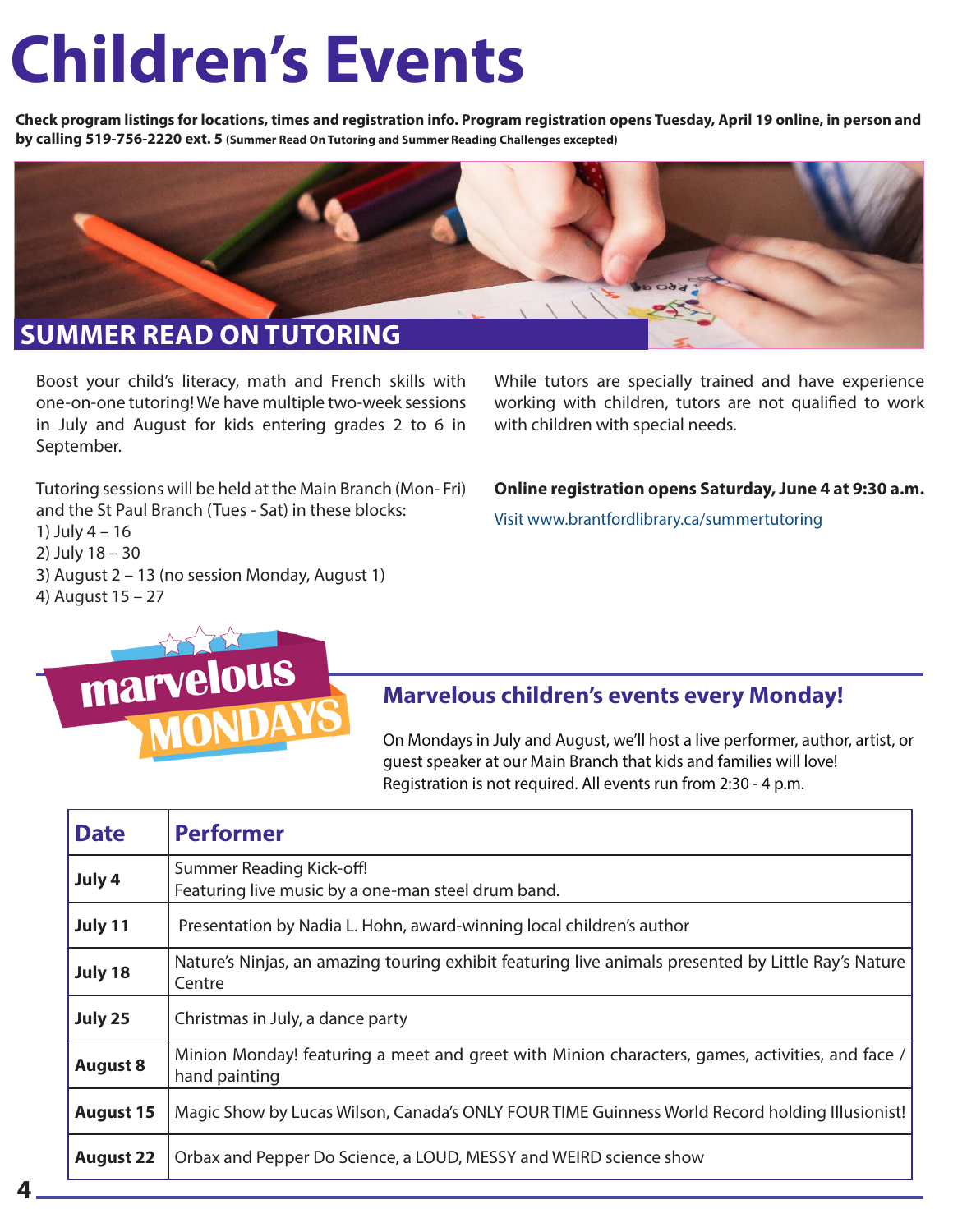# **Children's Events**

**Check program listings for locations, times and registration info. Program registration opens Tuesday, April 19 online, in person and by calling 519-756-2220 ext. 5 (Summer Read On Tutoring and Summer Reading Challenges excepted)**

# **SCIENTISTS IN SCHOOL VIRTUAL PA DAY EVENTS**

These virtual hands-on workshops presented by Scientists in School are the perfect way to spend the June 6 PA Day. For kids ages 6-12. **Registration required** to reserve a science bag. Bags can be picked up at the Main Branch between June 1 and 6. Participants can follow along with the videos at home or in our Children's Programming Room.

# **Ride n' Roll with Science**

Welcome to the amusement park - where we'll be bumping, spinning, zipping and rolling! Discover the actions and reactions of bumper cars. Explore the forces at work when you spin. Create a zipline while investigating gravity. Design a roller coaster to meet a challenge. It's all about the physics of riding 'n' rolling!

#### Monday June 6 / 10 a.m. /

Live Virtual Event (can watch in our programming room)

# **WEEKLY CHILDREN'S EVENTS**

#### **Kids Night Out**

Drop-in for hands on activities and explore challenges with science, technology, engineering, art and math. Tuesdays May 3-31 / 6:30 p.m. / Main

# **Kids Can Fly: Launch Pad**

Drop in for songs, stories and activities Wednesdays May 4-25 / 10 a.m. / Main

## Chess Club

Members of the Brantford Chess Club offer instruction and tips. Saturday May 14 & 28 / 2:30 p.m. / Main

## **Family Storytime (Drop-In)**

Join us in our upgraded Children's Area for stories, songs, and rhymes! Mondays beginning July 4 / 10:30 a.m. / Main

# **Story Garden - Outdoor Storytime**

Enjoy garden-inspired stories, songs and activities in the backyard of our St. Paul Branch (inside if raining) Tuesdays beginning July 5 / 10:30 a.m. / St. Paul

## **Season of Kindness**

Nurture our children's generosity. Each week kids and families can create something special for a community partner in need. Then share the experience of donating and making a positive change in our community! Take and Make kits will also be available for you to create at home, then bring back to the Library for us to donate for you! Tuesdays beginning July 5 2:30-4 p.m. / Main

# **Science Meets Art!**

Discover what happens when science meets art! Explore perception as you use shadows, colour, motion, and light to create art from science. You'll make a puppet, a spinning top and a kaleidoscope, as well as design your own galaxy. "The greatest scientists are always artists as well!" (Albert Einstein)

# Monday June 6 / 2 p.m. /

Live Virtual Event (can watch in our programming room)

## **Playdate in the Square**

A playdate in Harmony Square! Every week we'll bring giant games, bubbles, treats, and more. Weather-permitting. Wednesdays beginning July 6 / 12 p.m. Harmony Square

# **Come Play! – EarlyON**

Come play with us as we learn and explore through art, music, physical movement and sensory play to build imagination, language, social relationships, growth and development. All babies and children from birth to age 6, with their parents/caregivers are welcome to join us for a free play and inquiry-based program.

# Thursdays begining April 14 1:30-3:30 p.m / Main

**Log your summer reading between July 4 - August 26** brantfordlibrary.ca/summerreading

# **Tween Club**

 **AGES 9-12**

Calling all Tween readers! Join us every Thursday this summer to discuss our favourite reads in July and explore creative writing in August. Register once to attend all summer long. The Tween Club is for ages 9-12. Registered. Thursdays beginning July 7

2:30-4 p.m. / Main

**TD** Summer **Reading**  $Club$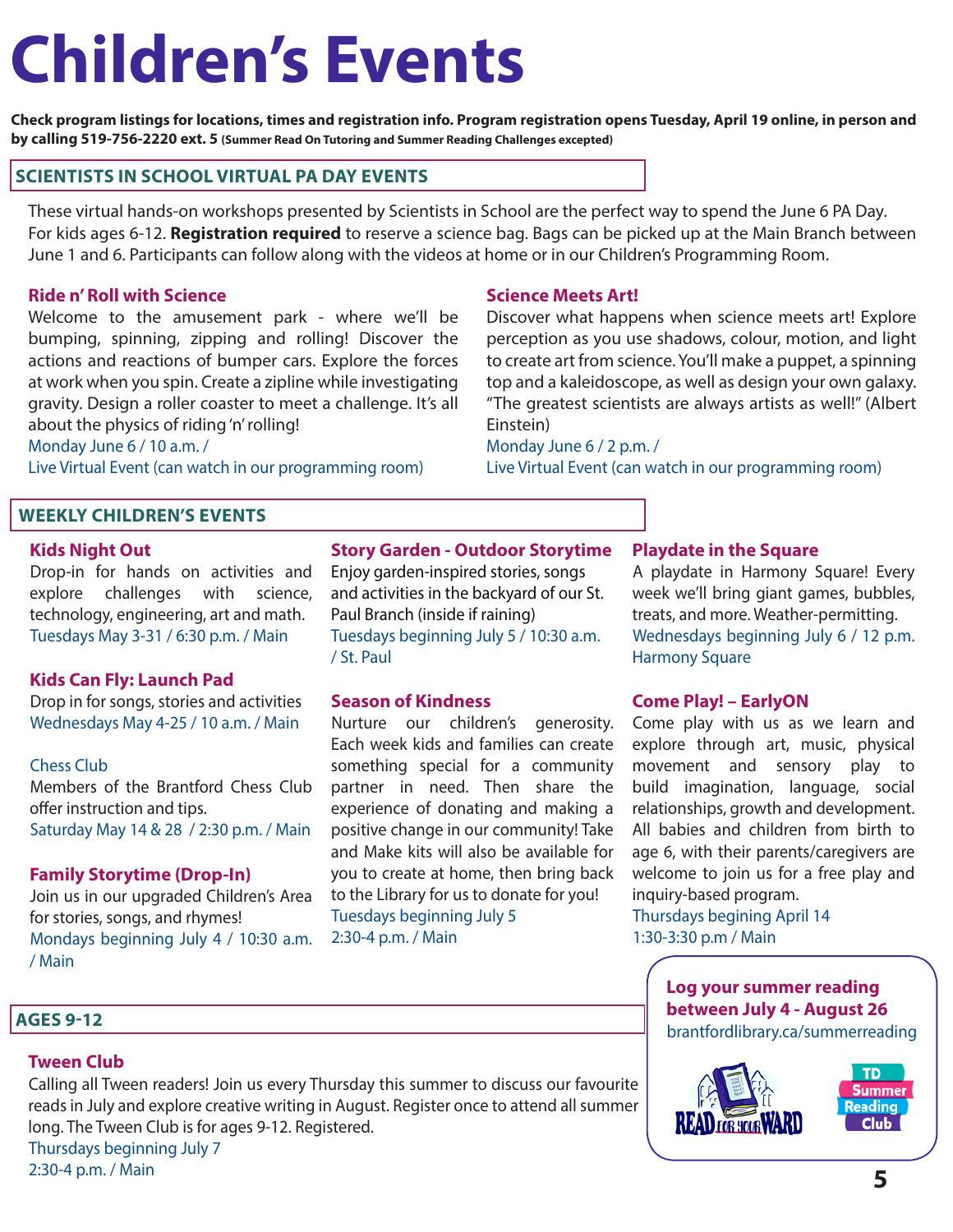# **Gardening Events (Kids & Adults)**

**Check program listings for locations, times and registration info. Program registration opens Tuesday, April 19 online, in person and by calling 519-756-2220 ext. 5 (Summer Read On Tutoring and Summer Reading Challenges excepted)**

### **GARDENING EVENTS FOR ADULTS**

#### **Starting Seeds**

A gardening expert will explain how to start plants from seeds and provide tips that will make your gardening efforts a success. This event will be outside next to our new community garden bed at the St. Paul Branch. Registered. Wednesday, May 25 / 2 p.m. / St. Paul

#### **Recipes from our Garden (online video)**

Alana and Chris will share recipe ideas inspired by items from our new St. Paul Branch community garden. Video posted Friday, May 27

#### **Saving Seeds**

A gardening expert will explain why it's important to save seeds and share tips on how to harvest and store seeds. This event will be outside next to our new community garden bed at the St. Paul Branch. Registered. Wednesday, August 17 / 2 p.m. / St. Paul

# **Volunteer at the St. Paul Garden** Help us grow the new garden at our St. Paul Branch. Visit www.brantfordlibrary.ca/volunteer

## **GARDENING EVENTS FOR KIDS**

#### **The Story Garden - Outdoor Storytime**

Families will enjoy garden-inspired stories, songs and activities in the backyard of our St. Paul Branch (inside if raining) Tuesdays beginning July 5 / 10:30 a.m. / St. Paul

#### **St. Paul Taste Test**

Take a taste of fresh picks from our garden! This August, pick up test-sized portions of veggies, fruits, and herbs from St. Paul Branch to enjoy. Free while supplies last. Dependant on growing conditions and harvest availability. August 1 - 26 / St. Paul



Enjoy a variety of Home and Garden magazines on your computer, tablet or smart device with our PressReader and OverDrive (Libby app) services.

**PressReader** has the magazine Canada's Local Gardener and the U.S.-based magazines Birds and Blooms, Country Living and Farm and Ranch Living. You can set PressReader to automatically download the latest issue of your favourite newspaper or magazine.

**OverDrive and its Libby app** has the magazines Gardeners World, House and Garden, Amateur Gardening, The English Garden and more.

Visit the Library or the Library's website for links to these services and instructional videos.

If you need more help, drop into a Tech Time session or book a one-on-one session with a Library staff person.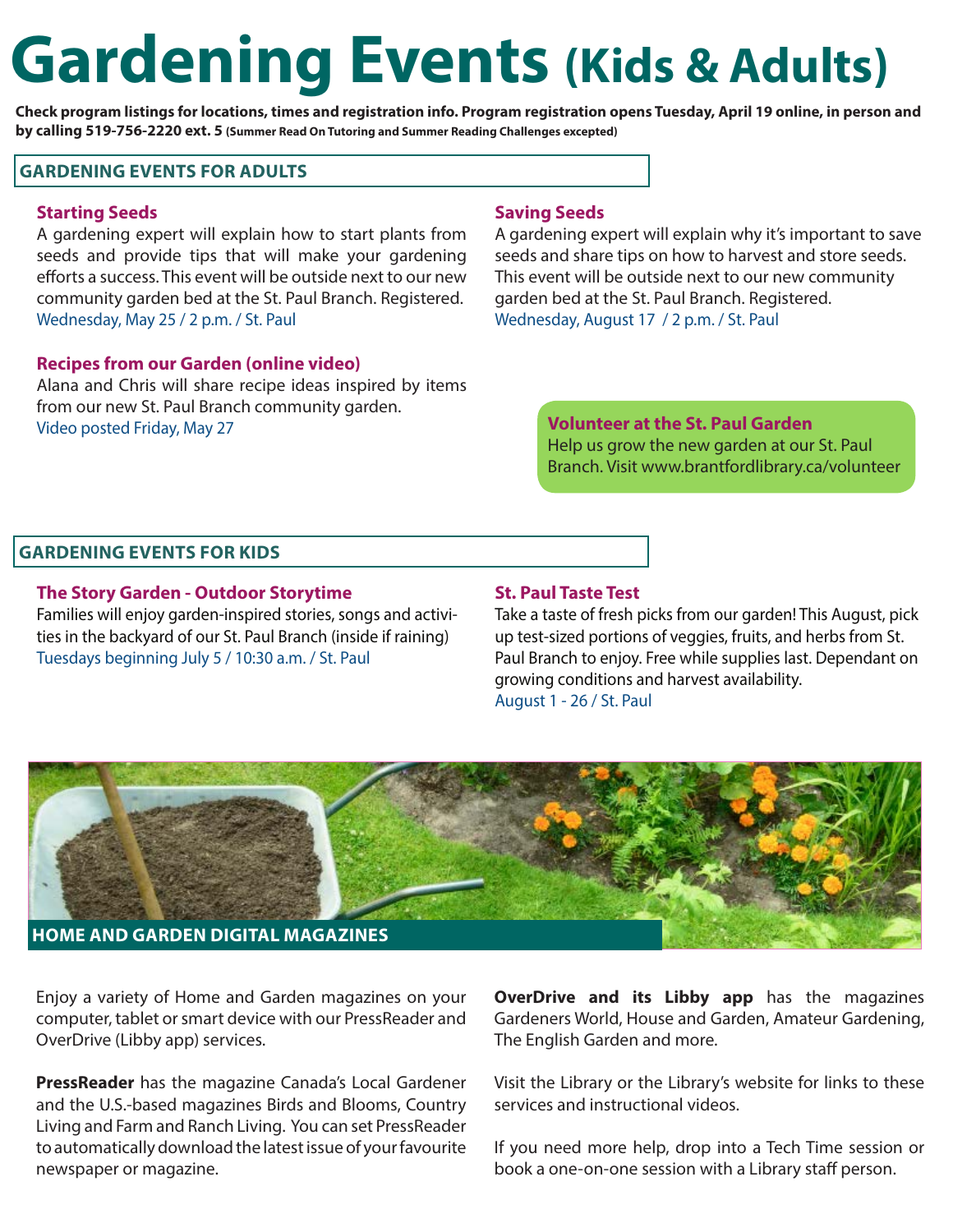# **Adult Events**

**Check program listings for locations, times and registration info. Program registration opens Tuesday, April 19 online, in person and by calling 519-756-2220 ext. 5 (Summer Read On Tutoring and Summer Reading Challenges excepted)**

# **UNITY IN DIVERSITY SERIES**

Throughout this free bi-weekly series, community members will share their diverse experiences through stories and conversations. Presented by Brantford Public Library and Nova Vita. **Register online for each event.**

May 12: Spring Sault (Six Nations Tourism) - Reconnecting with Culture for a Successful Future May 26: Leigh Hill - Spirit & Fire Conversation Part 2 June 9: Mani Malhotra - Hinduism June 23: Feather Maracle (Six Nations Public Library) - Indigenous Voices

6:30 - 8 p.m. / Zoom

# **BEST FURRY FRIENDS: A PET APPRECIATION AND CARE SERIES**

This series will provide valuable info for current and prospective pet owners. **Registration required for each event.** 

### **Pet Discovery with the Brant County SPCA**

Are you thinking about adopting a pet or wondering how to support local pet rescue and adoption services? Ali Gilgen from the SPCA will talk about what our local SPCA offers! Registered.

Thursday, May 12 / 2 p.m. / St. Paul

### **Pet Appreciation with the Therapeutic Paws of Canada**

Debra Hutchison from Therapeutic Paws of Canada will talk about her organization, the work the dogs perform, and share heartfelt stories. One of Debra's canine colleagues may also greet gentle participants. Registered. Thursday, May 19 / 2 p.m. / St. Paul

### **Pet Care with Beattie Animal Hospital**

Dr. Alyssa Lima from Beattie Animal Hospital and a friendly Australian Shepherd will demonstrate how to check teeth, trim nails, and assess for a healthy body condition. Registered. Thursday, May 26 / 2 p.m. / St. Paul

## **INTRODUCTION TO CHINESE MEDICINE SERIES**

Bir Kaur Khalsa (Accupuncturist, Warrior Spirit Healing Arts) leads this three-part series that explains how traditional Chinese medicine can be used to help improve your mental and physical health. **Registration required for each event.**

## **Improve Your Energy with Traditional Chinese Medicine** Wednesday, May 18 / 10 a.m. / St. Paul

**Improve Your Sleep with Traditional Chinese Medicine** Wednesday, June 15 / 10 a.m. / St. Paul **Improve your Digestion with Traditional Chinese Medicine** Wednesday, July 13 / 10 a.m. / St. Paul

## **WRITING AND READING**

## **Writers Support Circle**

Sit down with members of the Brantford Writer's Circle, a group of writers who meet as equals in a friendly exchange of ideas about each other's work.

Contact Robin at rharding@brantfordlibrary.ca for info. Registered Monday, May 30 / 6 p.m. / Main Monday, June 27 / 6 p.m. / Main Monday, July 25 / 6 p.m. / Main Monday, Aug. 22 / 6 p.m. / Main

#### **Summer Canadian Reads**

Alana recommends Canadian mustread titles for the summer in this YouTube video. Posted May 20